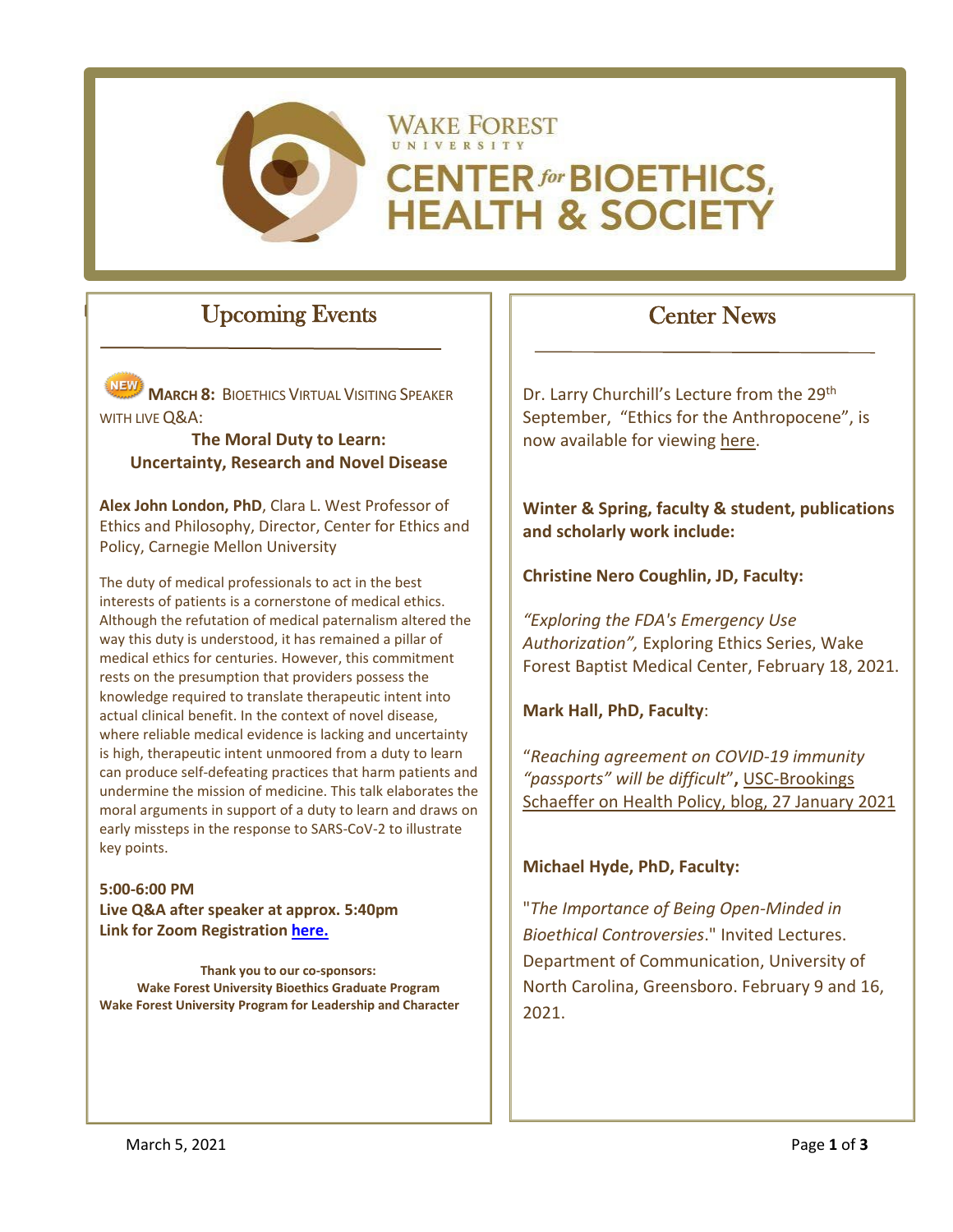# Center News

# Center News

### **Ana Iltis, PhD, Faculty:**

Association for Practical and Professional Ethics - *Next 30 Years of Scholars: Mentors and Early Scholars in Dialogue*, Mentoring Panel, February 26, 2021.

*Inclusion of Older Adults in Clinical Research*, Addressing Implicit Bias in Human Subject Protection, Research Centers Collaborative Network and National Institute on Aging, Workshop, February 23-24, 2021.

*The Role of Religion in Health Care*, Western Michigan Heath Care Ethics Conference, Grand Valley State University, Keynote Address, February 22, 2021.

#### **Emily Lisi, WFU Bioethics Graduate Student:**

*"Expanding Insurance Coverage for In Vitro Fertilization with Preimplantation Genetic Testing: Putting the Cart Before the Horse"*. [Journal of](https://jme.bmj.com/content/early/2021/02/19/medethics-2020-106940)  [Medical Ethics, Online First,](https://jme.bmj.com/content/early/2021/02/19/medethics-2020-106940) doi: 10.1136/medethics-2020-106940

#### **Maya Mehta, WFU Undergraduate student:**

*Improving Reproductive Care for Women with Kidney Disease.* Association for Practical and Professional Ethics, February 25-27, 2021

#### **John Moskop, PhD, Faculty:**

*"Bioethics in a Distinctive Setting—The Emergency Department."* Presentation at the Wake Forest Baptist Medical Center Clinical Ethics Committee Webex meeting, February 19, 2021.

### **Ana Worthington, WFU BS/MA Five Year Program student:**

"*Informal Caregivers": Critically Examining the Language of Cancer Caregiving.* Association for Practical and Professional Ethics, February 25-27, 2021